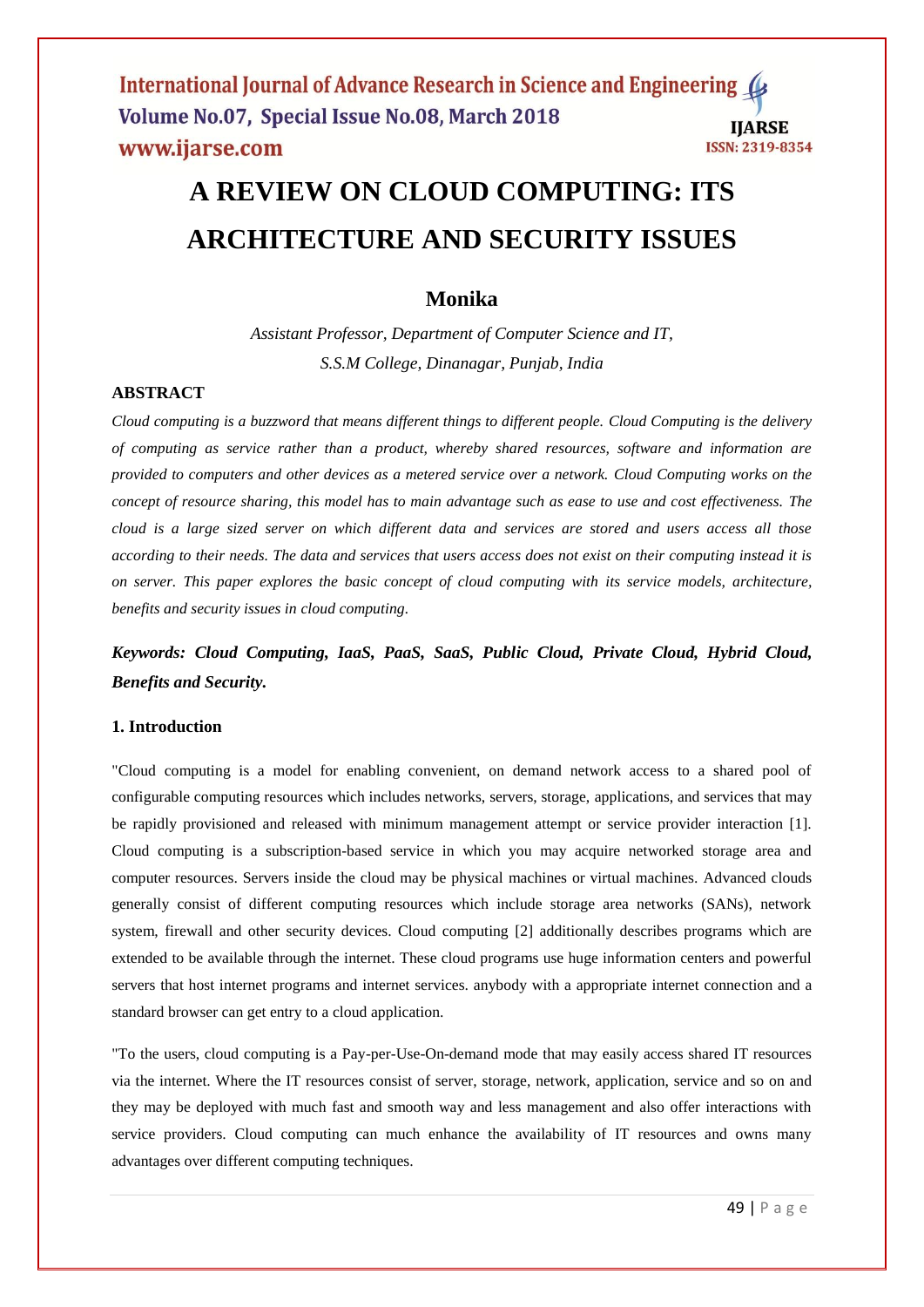Cloud computing has emerged as a popular way to offer reasonably-priced and smooth access to externalized IT resources. An increasing number of organizations benefit from Cloud computing to host their applications. via virtualization, Cloud computing is capable of deal with with the same physical infrastructure a large client base with distinct computational needs [3]–[6]. In recent years, Cloud Computing has come to be an emerging era that gains huge impact on IT systems. Fig. 1. describes the concept cloud computing. So we can say that cloud computing is a better way because it is the responsibility of an experienced supplier including Amazon net services or salesforce.com[7].





# **2. Characteristics Of Cloud Computing**

Cloud computing has five essential characteristics that distinguish it from other ways of building and operating IT infrastructures:

# **2.1. On-Demand Service**

It confers the ability to provision, monitor, and manage computing resources as needed without the help of human administrators.

# **2.2. Broad Network Access**

It enables computing services to be delivered over standard, ubiquitous networks and heterogeneous devices.

# **2.3. Rapid Elasticity**

It makes it possible to quickly and automatically scale out and scale in IT resources as needed.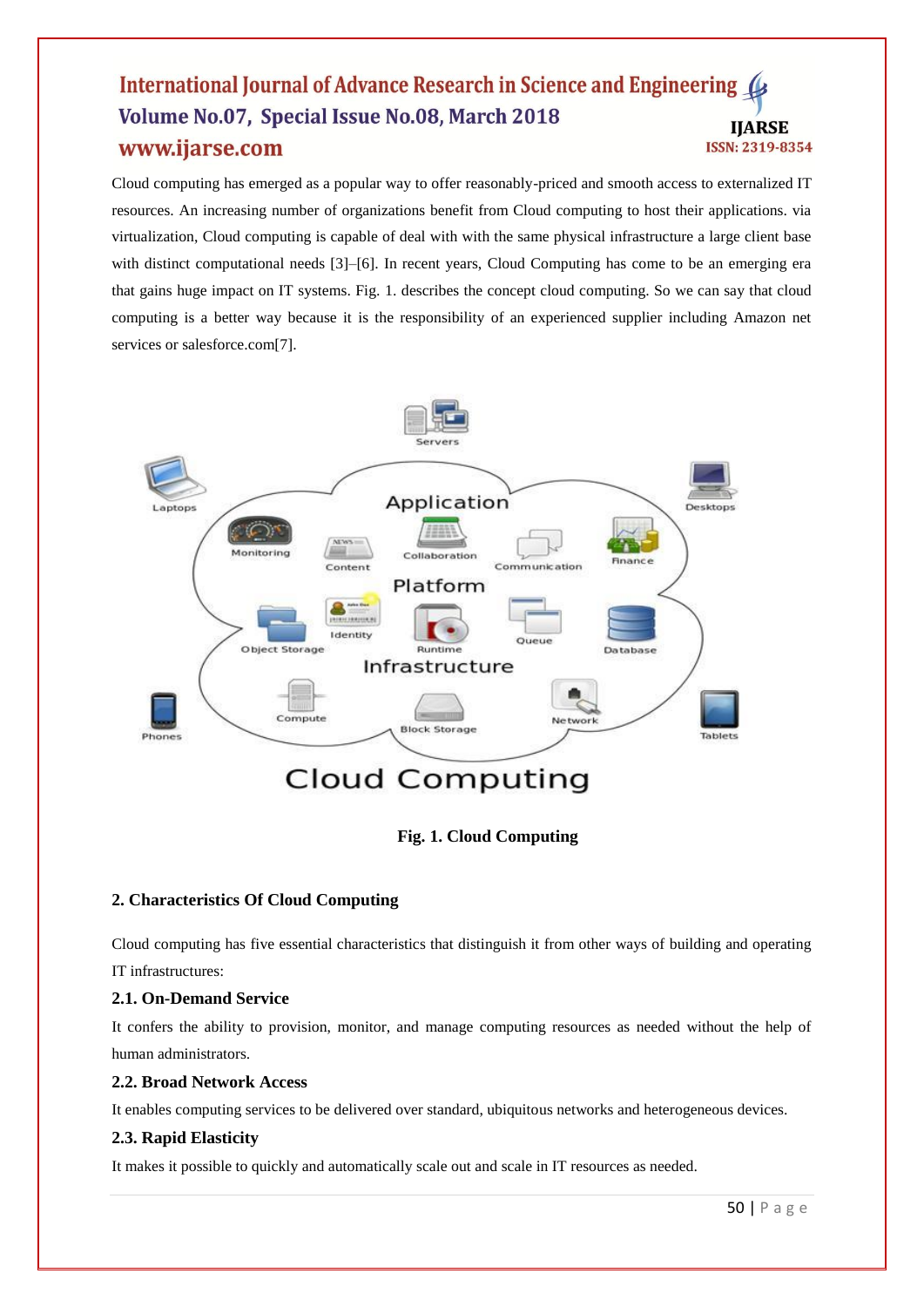# **2.4. Resource Pooling**

It means IT resources can be shared in non-dedicated ways across multiple applications and/or tenants.

#### **2.5. Measured Services**

It means IT resource utilization can be tracked in terms of each application and/or tenant, generally for purposes of billing or chargeback.

#### **3. Types of Clouds**

There are four types of cloud computing models listed by NIST (2009): Public cloud, Private cloud, Community cloud and Hybrid cloud[8].

#### **3.1. Public Cloud**

In simple terms, public cloud services are characterized as being available to clients from a third party service provider via the Internet. The term "public" does not always mean free, even though it can be free or fairly inexpensive to use. A public cloud does not mean that a user's data is publicly visible; public cloud vendors typically provide an access control mechanism for their users. Public clouds provide an elastic, cost effective means to deploy solutions.

#### **3.2. Private Cloud**

A private cloud offers many of the benefits of a public cloud computing environment, such as being elastic and service based. The difference between a private cloud and a public cloud is that in a private cloud-based service, data and processes are managed within the organization without the restrictions of network bandwidth, security exposures and legal requirements that using public cloud services might entail. In addition, private cloud services offer the provider and the user greater control of the cloud infrastructure, improving security because user access and the networks used are restricted and designated.

#### **3.3. Community Cloud**

A community cloud is controlled and used by a group of Organizations that have shared interests, such as specific security requirements or a common mission. The members of the community share access to the data and applications in the cloud.

#### **3.4. Hybrid Cloud**

A hybrid cloud is a combination of a public and private cloud that interoperates. In this model users typically outsource non business-critical information and processing to the public cloud, while keeping business-critical services and data in their control.

#### **4. Cloud Computing Service Models**

This section of the paper describes the various cloud service models. Cloud can be delivered in 3 models namely SaaS, PaaS, and IaaS, Fig. 2 describes Service Model used in cloud computing.

#### **4.1. Software As A Service (SaaS)**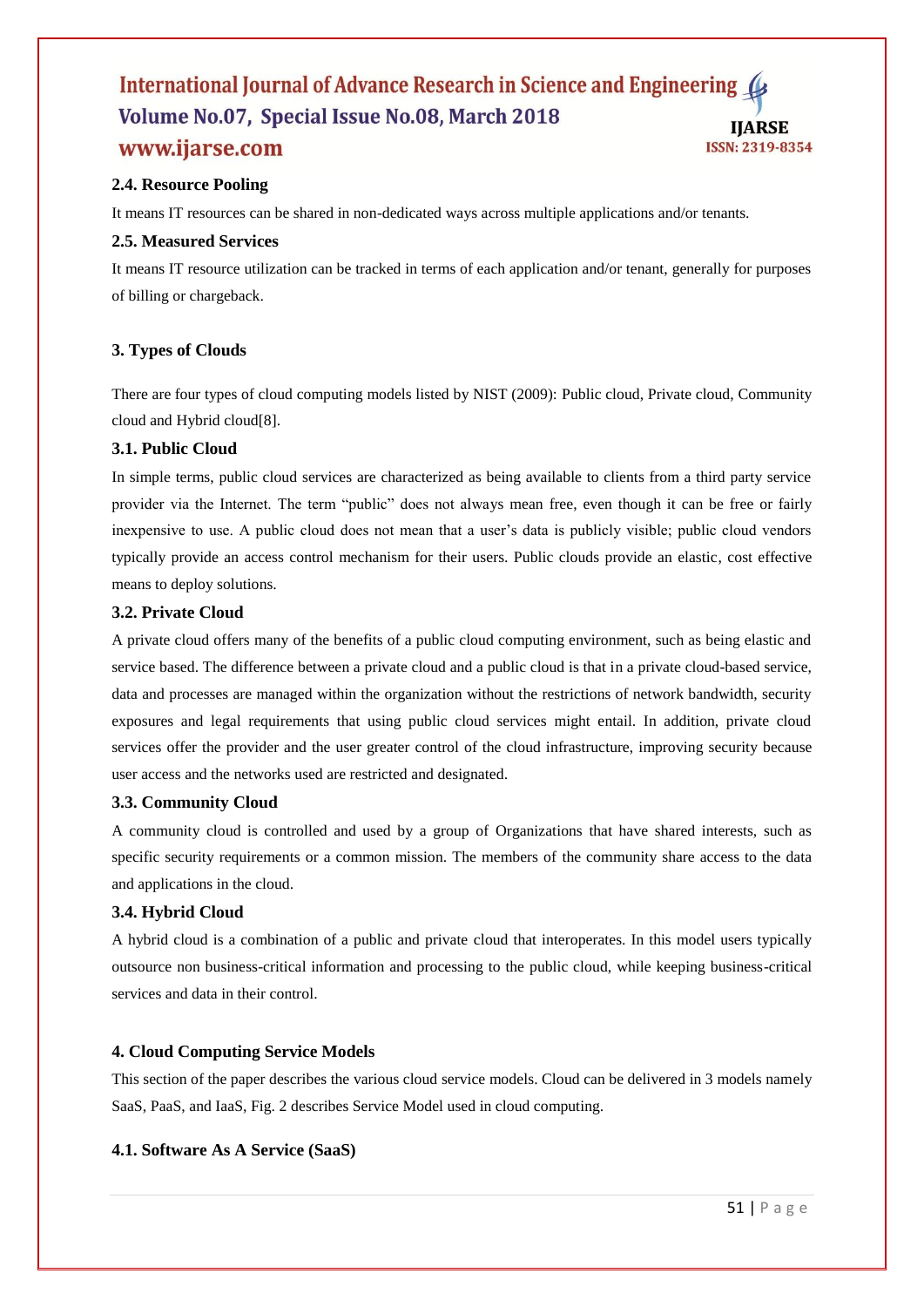Software as a service features a complete application offered as a service on demand. A single instance of the software runs on the cloud and services multiple end users or client organizations. The most widely known example of SaaS is salesforce.com, though many other examples have come to market, including the Google Apps offering of basic business services including email and word processing. Although salesforce.com preceded the definition of cloud computing by a few years, it now operates by leveraging its companion force.com, which can be defined as a platform as a service.

#### **4.1.1. Characteristics of SaaS**

- Centralized web based access to company and commercial software.
- Entire business process shifting to cloud giving superior services to client.
- No hassle of software upgrades and patches as they are managed by Service provider.
- Application Programming Interfaces (APIs) allow integration with different applications.

#### **4.2. Platform As A Service (PaaS)**

Platform as a service encapsulates a layer of software and provides it as a service that can be used to build higher-level services. There are at least two perspectives on PaaS depending on the perspective of the producer or consumer of the services. One is, someone producing PaaS might produce a platform by integrating an OS, middleware, application software, and even a development environment that is then provided to a customer as a service. stack and support for additional programming languages such as Perl or Ruby. Other is, Someone using PaaS would see an encapsulated service that is presented to them through an API. The customer interacts with the platform through the API, and the platform does what is necessary to manage and scale itself to provide a given level of service. Virtual appliances can be classified as instances of PaaS. PaaS offerings can provide for every phase of software development and testing, or they can be specialized around a particular area such as content management. Commercial examples of PaaS include the Google Apps Engine, which serves applications on Google's infrastructure.

#### **4.2.1. Basic Characteristics of PaaS**

- Single environment to develop, test, deploy, host and maintain applications.
- Multi-tenant architecture facilitating concurrent users.
- Load balancing, security and failover capabilities for application to be deployed.
- Operating System and Cloud programming APIs to create new apps for cloud
- Tools to handle billing and subscription.

#### **4.3. Infrastructure As A Service (IaaS)**

Infrastructure as a service delivers basic storage and compute capabilities as standardized services over the network. Servers, storage systems, switches, routers, and other systems are pooled and made available to handle workloads that range from application components to high-performance computing applications. Commercial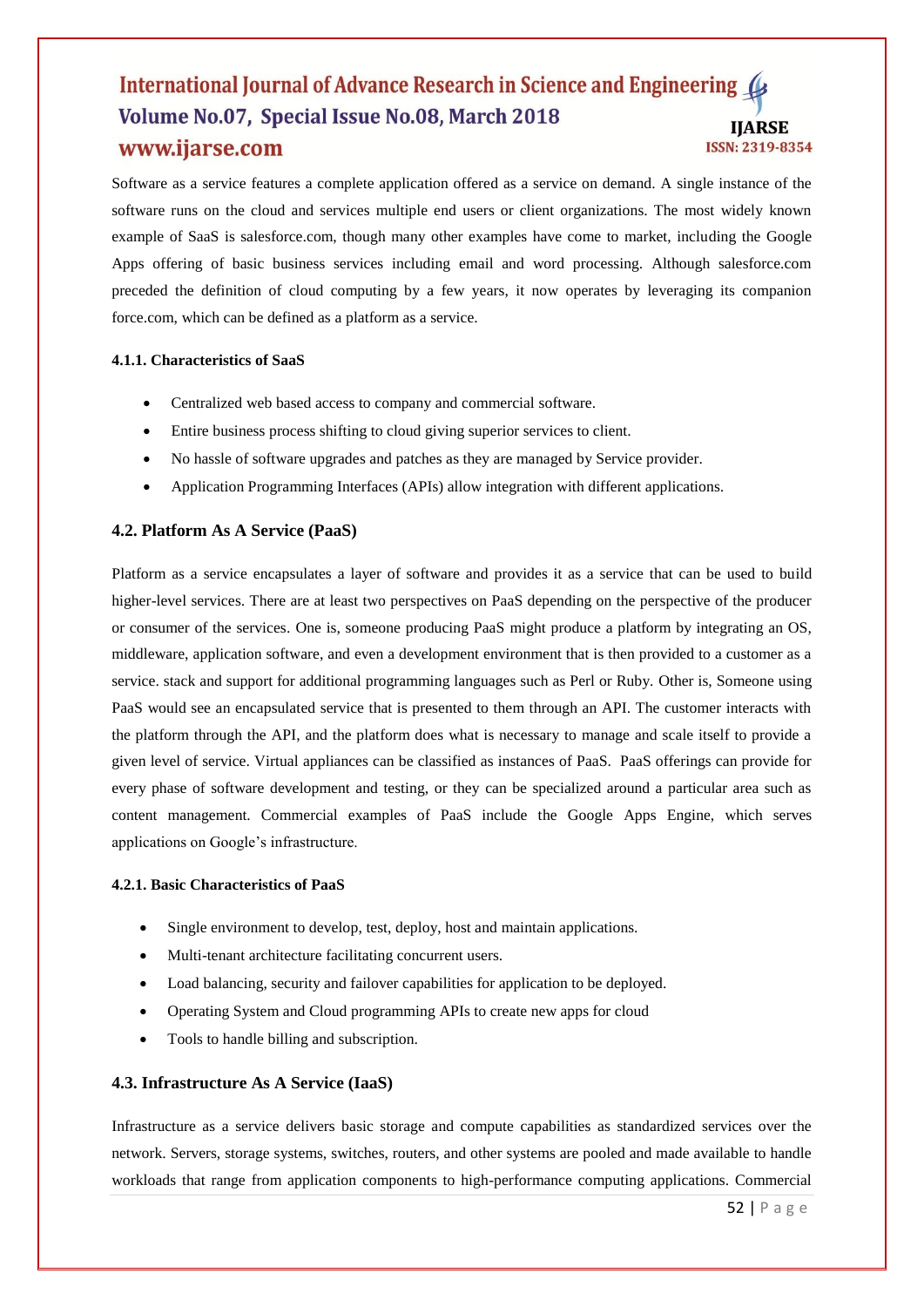examples of IaaS include Joyent, whose main product is a line of virtualized servers that provide a highly available on-demand infrastructure.

#### **4.3.1. Basic Characteristics of IaaS**

- Resources distributed as a service.
- Dynamic, on-demand scaling of resources.
- Utility based pricing model.
- Concurrent users on a single piece of hardware.



**Fig. 2. Cloud Computing Service Models**

# **5. Architecture**

Cloud computing system[9], is the system which is divided it into two sections: the front end and the back end. They connect to each other through a network, usually the Internet. The front end is the side the computer user, or client, sees. The back end is the "cloud" section of the system. The front end includes the client's computer and the application required to access the cloud computing system. Not all cloud computing systems have the same user interface. Services like Web-based e-mail programs leverage existing Web browsers like Internet Explorer or Firefox. Other systems have unique applications that provide network access to clients. On the back end of the system are the various computers, servers and data storage systems that create the "cloud" of computing services. In theory, a cloud computing system could include practically any computer program you can imagine, from data processing to video games. Usually, each application will have its own dedicated server. A central server administers the system, monitoring traffic and client demands to ensure everything runs smoothly. It follows a set of rules called protocols and uses a special kind of software called middleware. Middleware allows networked computers to communicate with each other. Most of the time, servers don't run at full capacity. That means there's unused processing power going to waste. It's possible to fool a physical server into thinking it's actually multiple servers, each running with its own independent operating system. The technique is called server virtualization. By maximizing the output of individual servers, server virtualization reduces the need for more physical machines. If a cloud computing company has a lot of clients, there's likely to be a high demand for a lot of storage space. Some companies require hundreds of digital storage devices. Cloud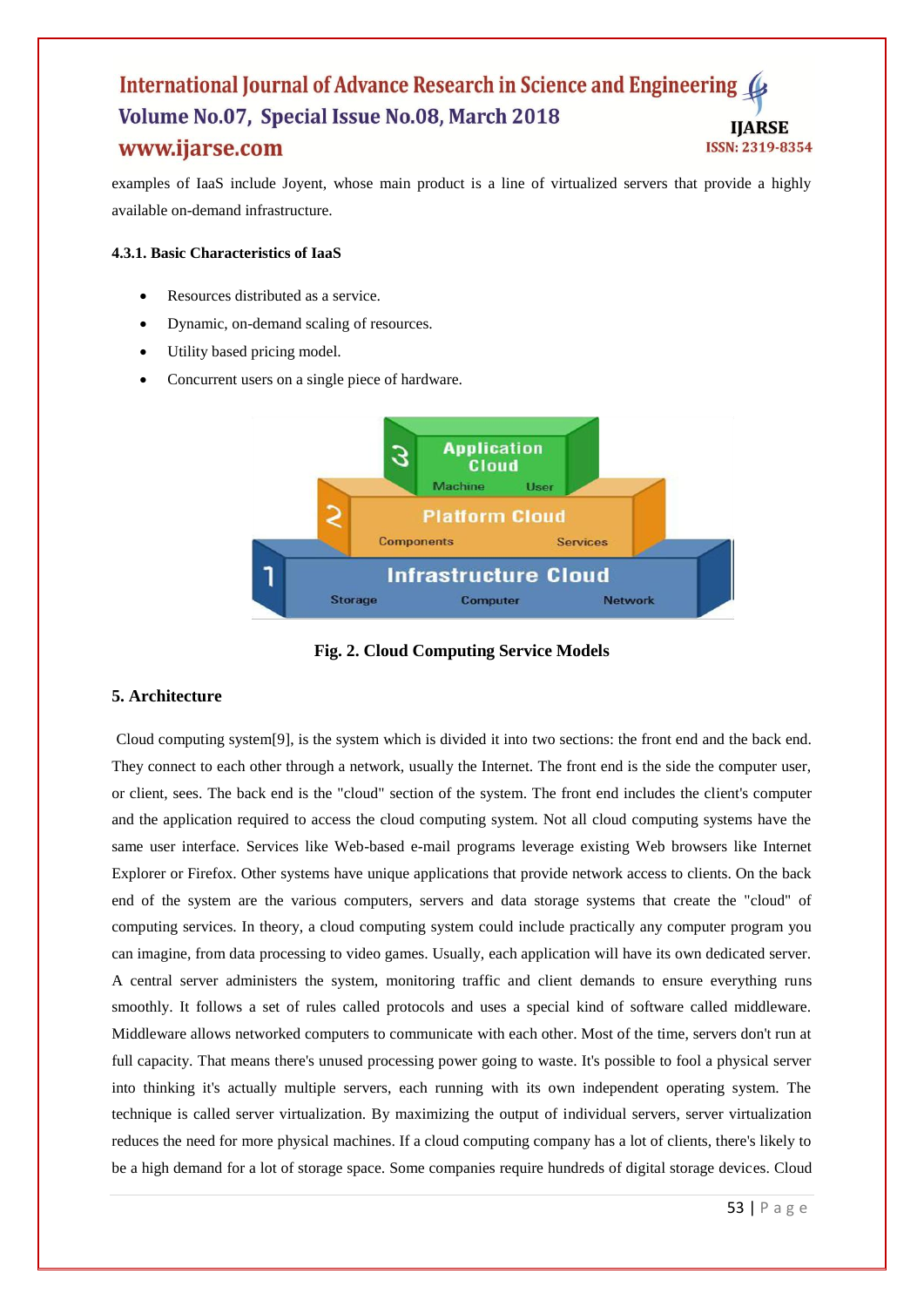computing systems need at least twice the number of storage devices it requires to keep all its clients' information stored. That's because these devices, like all computers, occasionally break down. A cloud computing system must make a copy of all its clients' information and store it on other devices. The copies enable the central server to access backup machines to retrieve data that otherwise would be unreachable. Making copies of data as a backup is called redundancy. Fig. 3 describes cloud computing architecture.



**Fig. 3. Cloud Computing Architecture**

# **6. Security Issues In Cloud Computing**

Based on the study, we found that there are many issues in cloud computing but security is the major issue which is associated with cloud computing.

# **6.1. Misuse And Reprehensible Use Of Cloud Computing**

Hackers, spammers and other criminals take advantage of the suitable registration, simple procedures and comparatively unspecified access to cloud services to launch various attacks like key cracking or password.

# **6.2. Insecure Application Programming Interfaces (API)**

Customers handle and interact with cloud services through interfaces or API's. Providers must ensure that security is integrated into their service models, while users must be aware of security risks.

# **6.3. Wicked Insiders**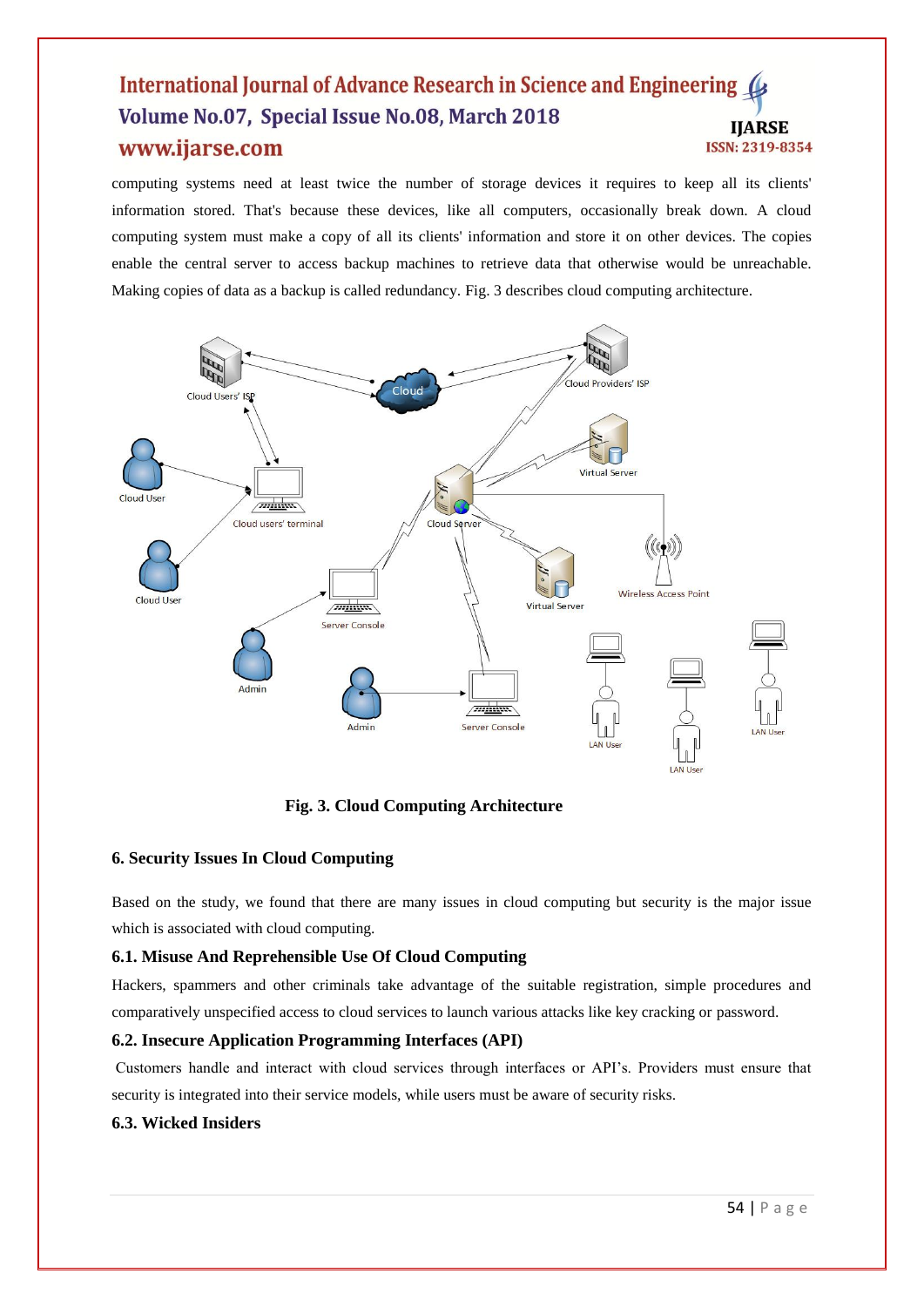Malicious insiders create a larger threat in cloud computing environment, since consumers do not have a clear sight of provider policies and procedures. Malicious insiders can gain unauthorized access into organization and their assets.

# **6.4. Shared Technology Issues/Multi-Tenancy Nature**

This is based on shared infrastructure, which is not designed to accommodate a multi-tenant architecture.

# **6.5. Data Crash**

Comprised data may include; deleted or altered data without making a backup; unlinking a record from a larger environment; loss of an encoding key; and illegal access of sensitive data.

# **6.6. Account, Service & Traffic Hijacking**

Account or service hijacking is usually carried out with stolen credentials. Such attacks include phishing, fraud and exploitation of software vulnerabilities. Attackers can access critical areas of cloud computing services like confidentiality, integrity and availability of services.

# **6.7. Unidentified Risk Report**

Cloud services means that organizations are less involved with software and hardware, so organizations should not be aware with these issues such as internal security, security compliance, auditing and logging may be overlooked.

# **7. Benefits of Cloud Computing**

As cloud computing are booming in market, several major benefits have become evident. The following are some of the benefits for those who offer cloud computing-based services and applications [10].

# **7.1. Cost Savings**

The cloud promises to cut the cost of acquiring, delivering, and maintain computing power, a benefit of particular importance in times of economic uncertainty. By enabling SME to purchase only the computing services needed, instead of investing in complex and expensive IT infrastructures, SME can cut down the costs of developing, testing, and maintaining new and existing systems.

#### **7.2. Collaboration**

Collaboration is a term where a group of people can work together through online. By using cloud computing environment online, collaboration is easier than before a good example is Google docs.

#### **7.3. Scalability and Capacity**

Cloud Computing main benefit is scalability and capacity. By using of public cloud we can scale up and won as per our requirement and the capacity also. But in private it"s not possible. Traditional computing also doesn"t support scalability.

#### **7.4. Customization**

Cloud computing is a platform where we can modify to our needs with being redevelopment. It offers a platform for creating and amending applications to address a diversity of tasks and challenges.